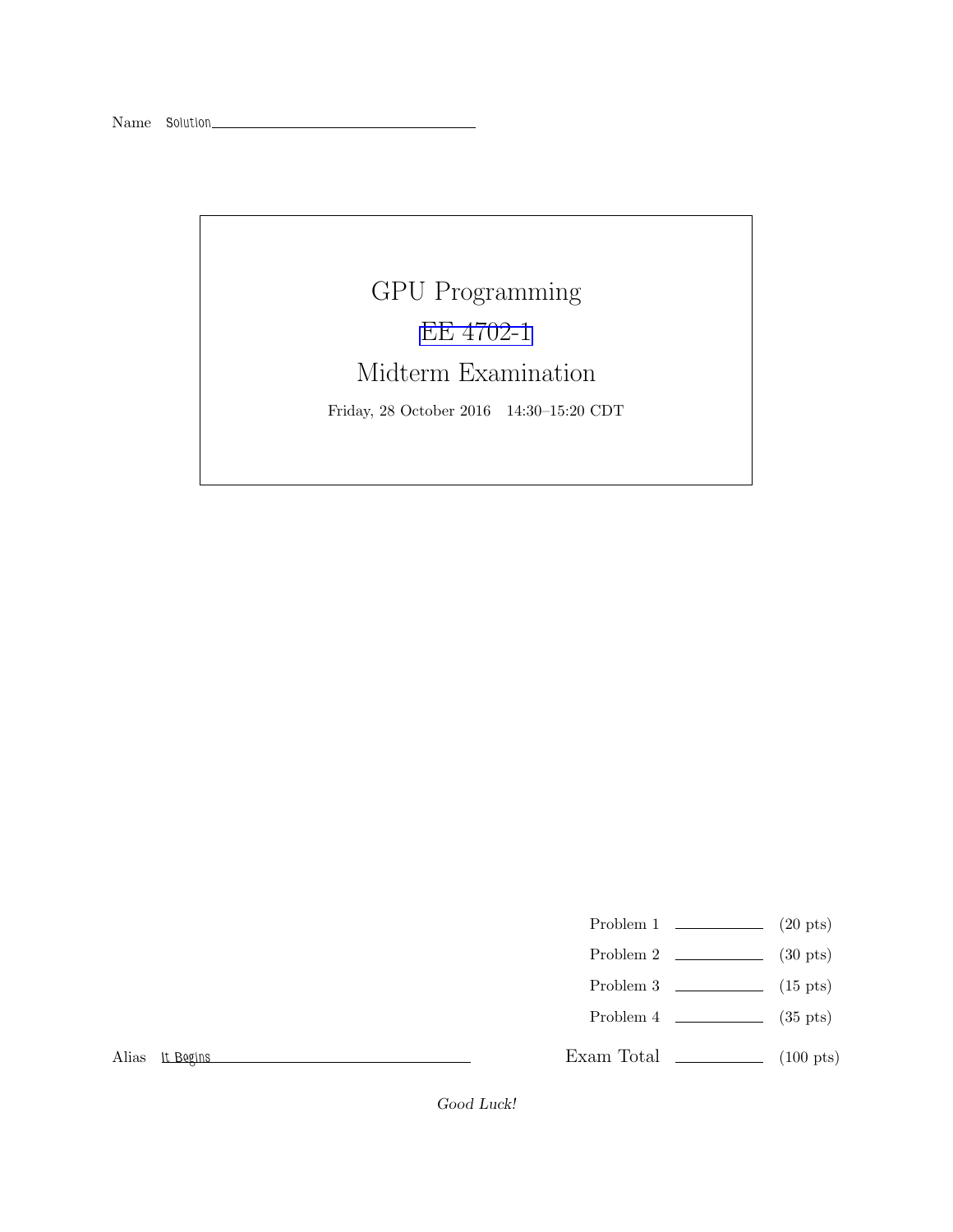Problem 1: [20 pts] Appearing below is a figure with labeled vertices. In the code below pa, pb, ... are initialized to the coordinates of the corresponding vertices. Two arrays are declared, coords\_wrong and coords.

```
a b
                                                     c
                                                                          d
                                                          e
                                                        g \searrow f
void World::render_p1(pCoor p1, pCoor p2, pCoor p3) {
 pCoor pa(2,4,0);
 pCoor pb(7,4,0);
 pCoor pc(1,3,0);
 pCoor pd(5,2,0);
 pCoor pe(1.8,2.4,0);
 pCoor pf(5,0.8,0);
 pCoor pg(1,0.8,0);
 pCoor coords_wrong[] = { pa, pb, pc, pd, pe, pf, pg };/// SOLUTION -- Part a
 pCoor coords[] = { pc, pg, pa, pe, pd, pf, pb };
 /// SOLUTION -- Problem 1b. (Problem 1c also solves 1b.)
#if 0
 pVect vg1 = p1 - pg;pMatrix_Translate move(vg1);
 pMatrix m = move;
#endif
 glMatrixMode(GL_MODELVIEW);
 glPushMatrix();
 /// SOLUTION -- Problem 1c. Step 1: Transform to a local space.
 //
 pMatrix_Translate to_origin(-pg);
 pMatrix_Scale scale( 1/(pb.x-pc.x), 1/(pc.y-pg.y), 1);
 // SOLUTION -- Problem 1c. Step 2: Rotate, scale, and translate for p1, p2, p3.
 //
 pVect ay(p1,p2);
 pVect v23(p2,p3);
 pVect az = cross(v23, ay);
 pNorm axn = cross(ay,az);
 float width = dot(axn, v23);
 pVect ax = width * axn;
 pMatrix_Cols rot_glo(ax,ay,az);
 pMatrix_Translate to_p1(p1);
 pMatrix m = to_p1 * rot_glo * scale * to_origin;
 glMultTransposeMatrixf(m);
 glBegin(GL_TRIANGLE_STRIP);
 for ( int i=0; i<coords.size(); i++ ) glVertex3fv( coords[i] );
 glEnd(); glPopMatrix(); }
```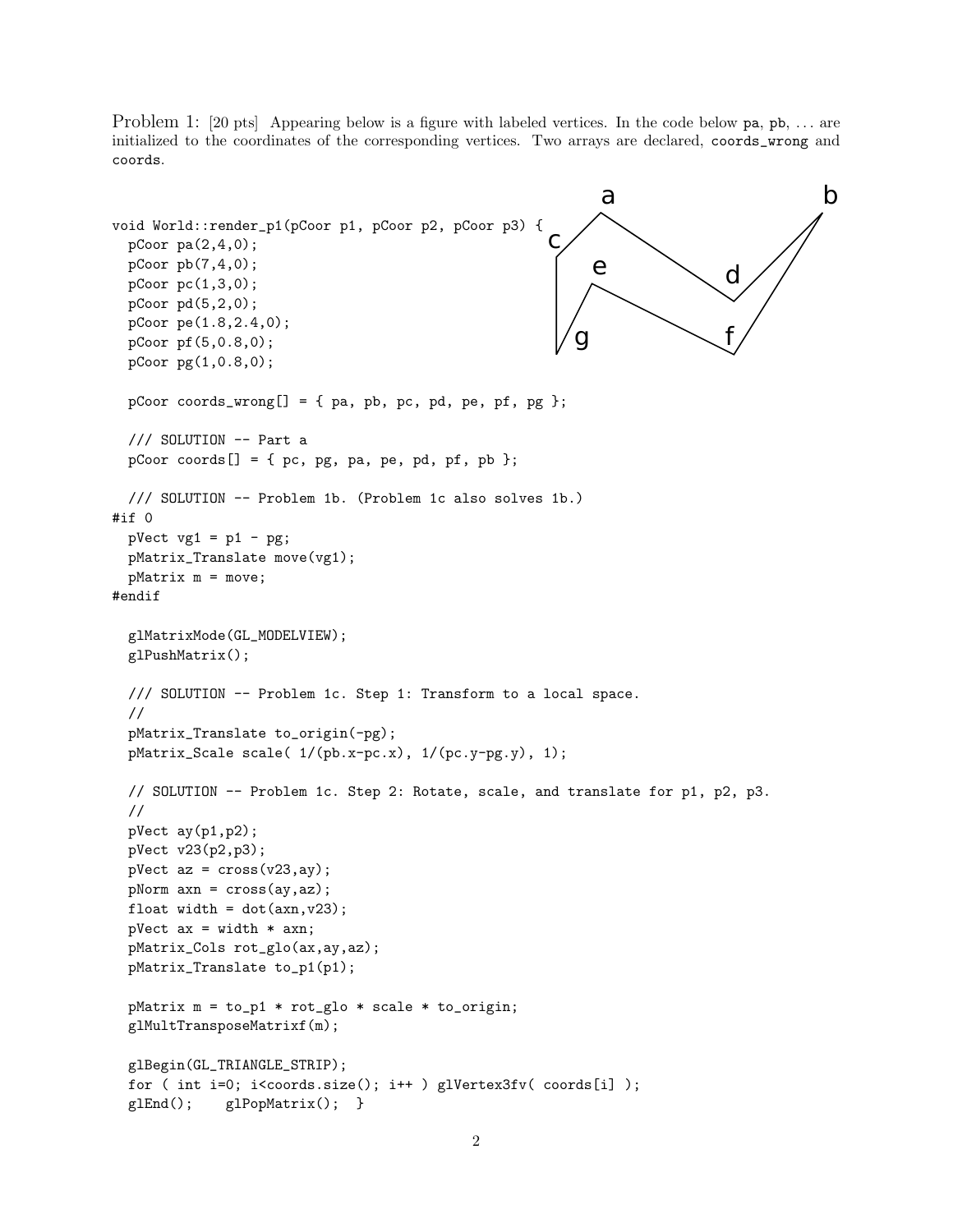(*a*) Initialize array coords so that the figure is rendered properly.

## Put pa ... pg into the coords initialization above in the correct order.

Solution appears above. Note that the primitive type is a triangle strip, so each vertex appears once.

(*b*) Complete the code for the modelview matrix so that the whole figure is moved such that vertex g is at coordinate p1. (Note: the problem below also solves this problem.)

 $\overrightarrow{\mathsf{M}}$  Assign the correct value for  $\mathfrak m$  in the code above and make any other necessary changes.

Solution appears above. A translation matrix is constructed using a vector from pg to p1. This code is guarded by an #if 0 because part c also solves this problem.

(*c*) Set the modelview matrix so that the figure is rendered such that vertex g is at coordinate p1, vertex c is at p2, and all points are in the plane formed by  $p1$ ,  $p2$ , and  $p3$ . This will move and rotate the figure, but won't change its shape. The matrix constructors pMatrix\_Rows rot1(v1,v2,v3) and pMatrix\_Cols rot2(v1,v2,v3) may come in handy. *Note: In the original version of the exam* b *was to be moved to* p3*.*

 $\triangledown$  Assign m to move the entire figure so that g is at p1, c is at p2, and b is at p3.

The solution appears above. The first step is to transform the points to a local space in which pg is at the origin, the distance from pc to pg is 1 unit along the  $y$  axis, and the distance from pc to pb is 1 unit along the  $x$  axis. The second step is to rotate the coordinates using the vector from  $p1$  to  $p2$  as the new y axis, etc. The final step is to translate the figure to  $p1$ .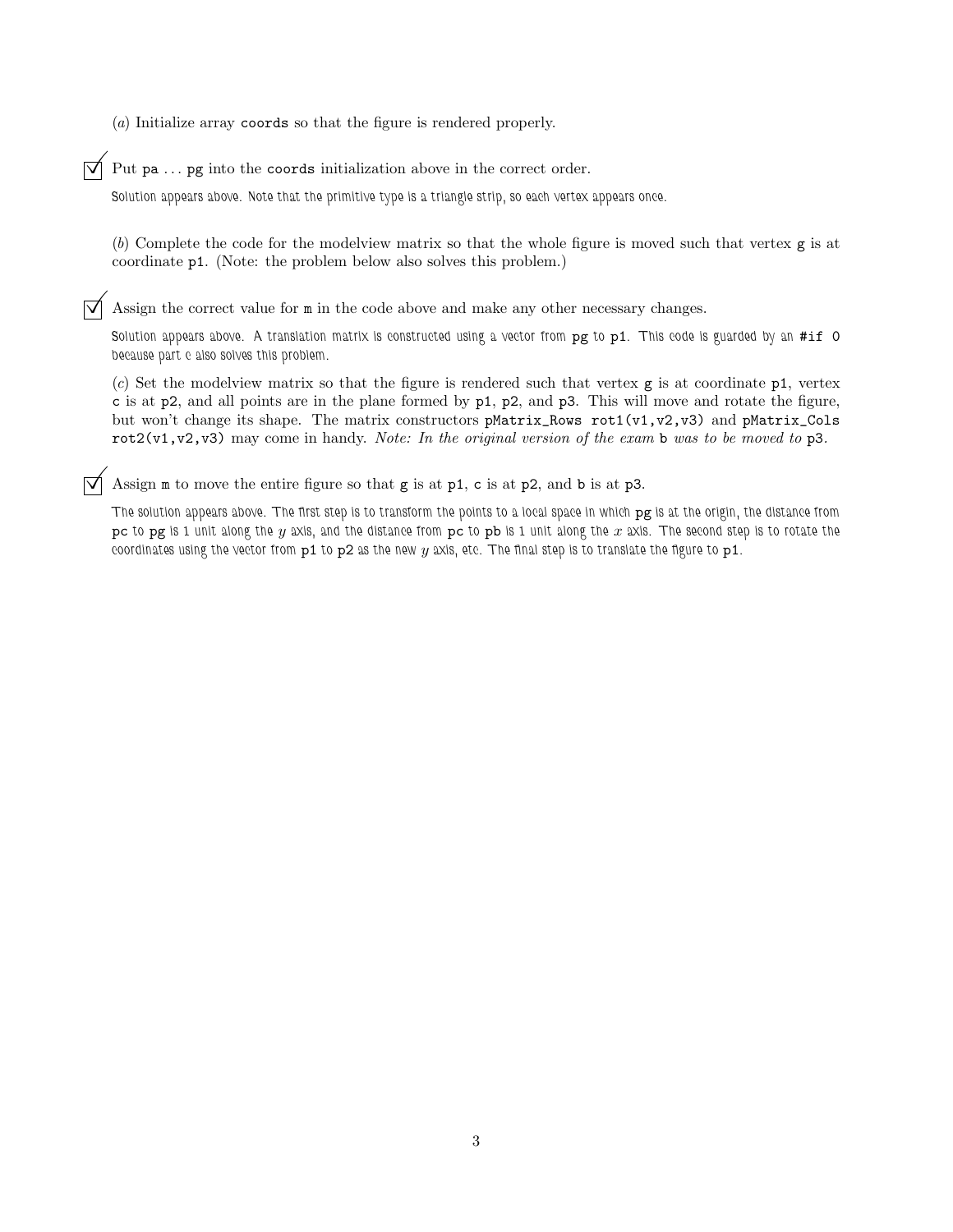Problem 2: [30 pts] Illustrated below are two possible outputs of a geometry shader processing input primitive abc. The geometry shader code shown below, when completed, renders the figure on the left (this page's problem) or right (next page's problem).

```
a \sim b
                           c
                         d
                                            a \sim b
                                                               c
/// SOLUTION -- Problem 2a -- Change max_vertex from 3 to 8.
layout ( triangle_strip, max_vertices = 8 ) out;
void gs_main_1() {
 vec3 pt\_sum = vec3(0); vec3 n\_sum = vec3(0);for ( int i=0; i<3; i++ ) { pt\_sum += In[i].vertex\_e.xyz; n\_sum += In[i].normal\_e; }
 vec4 center_e = vec4 (pt\_sum/3, 1);
 vec3 center_norm_e = n_sum/3;
 /// SOLUTION -- Problem 2b
 // Transform coordinate of center point from eye space to clip space.
 vec4 center_c = gl_ProjectionMatrix * center_e;
 for ( int i=0; i<=3; i++ ) {
     int idx = i%3;
     vertex_e = center_e; normal_e = center_norm_e;
     /// SOLUTION -- Problem 2b
     // Assign clip-space coordinate to geometry shader output.
     gl_Position = center_c;
     EmitVertex();
     normal_e = In[idx] .normal_e; vertex_e = In[idx] .vertex_e;gl_Position = In[idx].gl_Position;
     EmitVertex(); }
 EndPrimitive(); }
```
(*a*) Fix the layout declaration and modify the code so that gl\_Position is assigned a correct value for the center point (d in the diagram). Assume that center\_e is already correct. *Hint: Don't just look at the figure for the layout declaration fix.*.

 $\overrightarrow{\mathsf{M}}$  Fix the layout declaration.  $\overrightarrow{\mathsf{M}}$  Assign gl Position correctly for the center point.

Solution appears above. The loop iterates four times and EmitVertex appears twice in the loop body, and so eight vertices are emitted.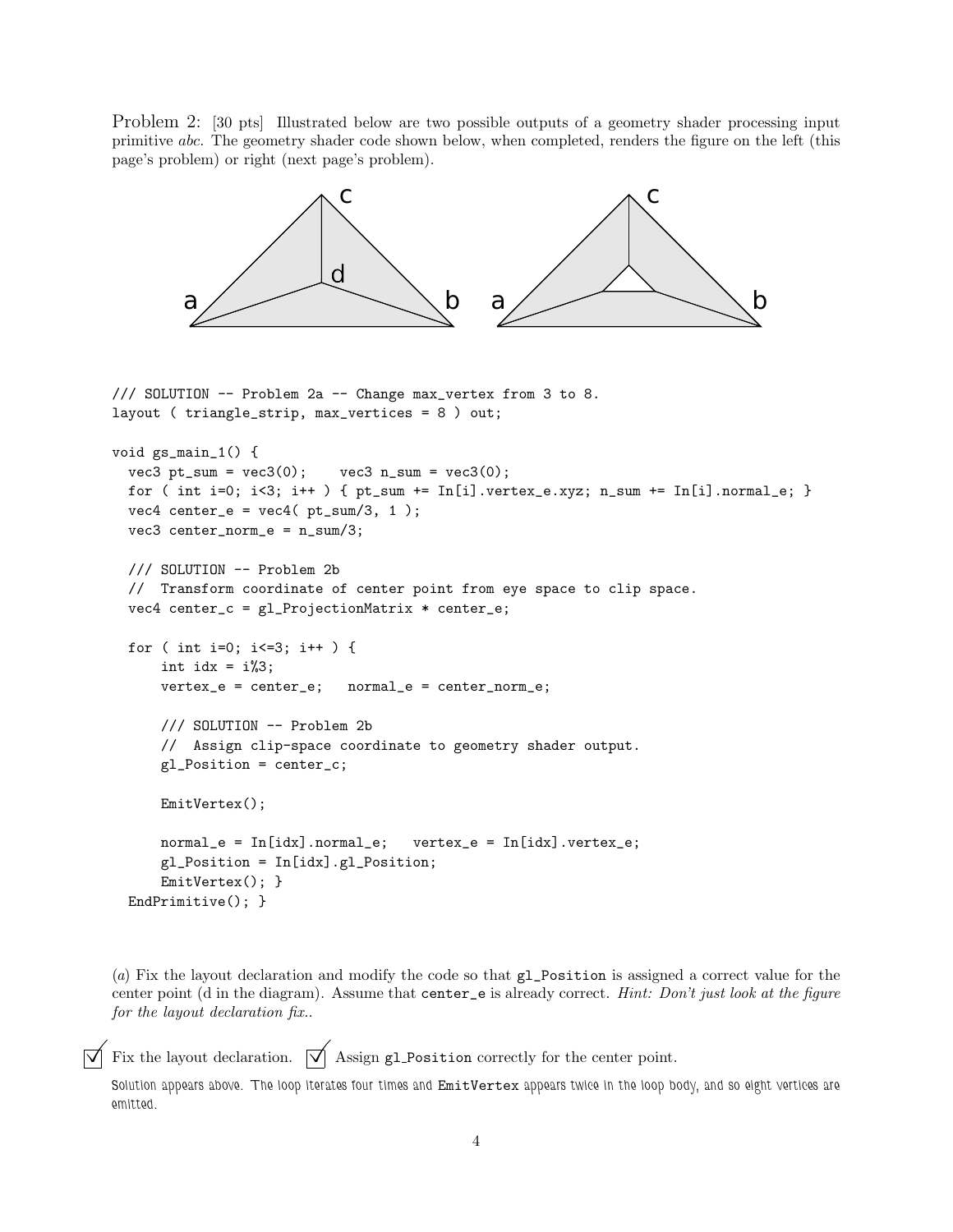(b) Suppose that the goal is to split *abc* into three triangles that each have  $\frac{1}{3}$  the fragments that *abc* would have had. Does the code above (assuming  $g1$ -Position is set correctly) achieve that goal? If not, briefly explain how to modify the code so that there will be three triangles with  $\frac{1}{3}$  the vertices each.

## $\triangledown$  Are fragments equally split? If no, explain how to fix.

Short answer: They are not necessarily equally split because the number of fragments generated for a triangle depends upon its clip-space coordinates, and so it doesn't matter that  $abc$  has been split into three triangles of equal area in eye space (plus three triangles of zero area). It can be fixed by computing the center point using the clip space coordinates of  $a, b$ , and  $c$ .

More details: The shader above emits six triangles: three cover zero fragments (such as triangle  $dcd$ ) while the number of fragments covered by the remaining three triangles depends on their clip space coordinates (computed using the projection matrix) and whether they are within the view volume. Even assuming that the entire triangle were in the view volume, the number of fragments could vary, for example, when the eye is closer to vertex  $a$  than  $b$  or  $c$ , triangle  $bdc$  will have fewer fragments than  $acd$ . To fix this problem the center point should be chosen based on clip space coordinates rather than eye space coordinates. Then the eye-space coordinate of the center point would be computed using the inverse of the projection matrix.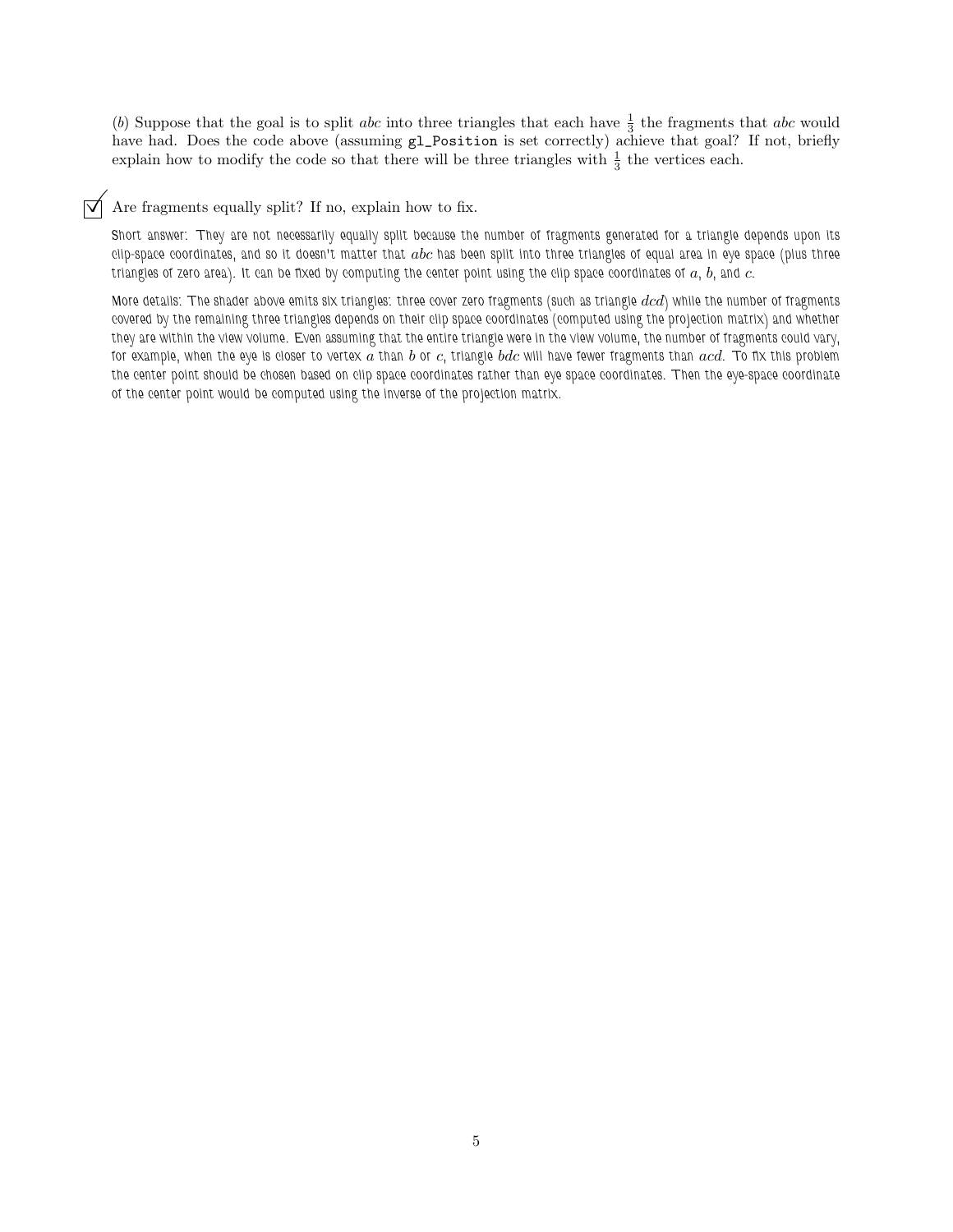```
Problem 2, continued:
```


```
/// SOLUTION -- Problem 2c
layout ( triangle_strip, max_vertices = 8 ) out;
void gs_main_1() {
  vec3 pt\_sum = vec3(0); vec3 n\_sum = vec3(0);for ( int i=0; i<3; i++ ) { pt\_sum += In[i].vertex\_e.xyz; n\_sum += In[i].normal\_e; }
  vec4 center_e = vec4 (pt\_sum/3, 1);
  vec3 center_norm_e = n_sum/3;
  for ( int i=0; i<=3; i++ ) {
      int idx = i\%3;
      /// SOLUTION -- Problem 2c
     vec3 ctr_to_vtx = In[idx].vertex_e.xyz - center_e.xyz;
     vertex_e = vec4( center_e + 0.5 * ctr_to_vtx, 1);normal_e = (center\_norm_e + In[idx].normal_e) * 0.5;gl_Position = gl_ProjectionMatrix * vertex_e;
     EmitVertex();
     normal_e = In[idx].normal_e; vertex_e = In[idx].vertex_e;
     gl_Position = In[idx].gl_Position;
     EmitVertex(); }
  EndPrimitive(); }
```
(*c*) Modify the geometry shader so that it splits the triangle into the shape on the right, which is like the original triangle with a triangle-shaped hole in the center. The rendered primitives should only cover the area shown in gray. The exact area of the hole is not important, as long as it's not zero.

 $\triangledown$  Modify shader to render hole as shown in the shape on the right.

Solution appears above. Rather than emit the center point, the code emits a vertex halfway between the center point and a triangle vertex. The normal is also scaled.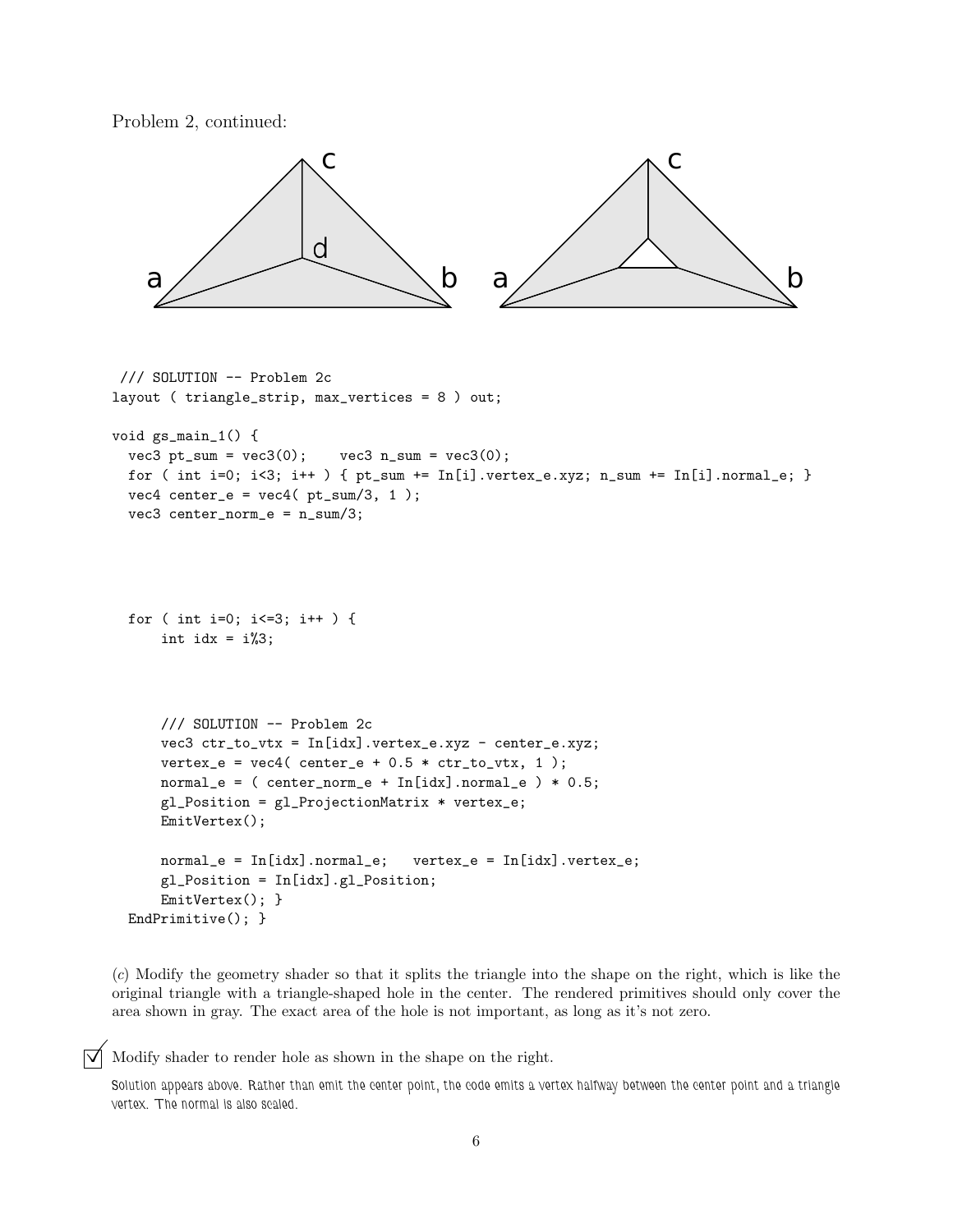Problem 3: [15 pts] The incomplete code below is supposed to test whether pairs of balls interpenetrate, meaning that there is a volume of space that both balls occupy, and if so apply a separation force. The separation force works like an ideal spring pushing apart the balls. *Note: in the original exam the phrase defining interpenetration read "they occupy the same space".*

```
for ( int i=0; i<chain_length; i++ ) for ( int j=i+1; j<chain_length; j++ )
 {
   Ball* const ball_i = kballs[i];
   Ball* const ball_j = \&balls[j];
   pCoor pos_i = ball_i->position;
   pCoor pos_j = ball_j->position;
    float rad_i = ball_i->radius;
   float rad_j = ball_j->radius;
   /// SOLUTION -- Part a
   pNorm pos_i_to_j(pos_i,pos_j);
   float ip\_dist = rad_i + rad_j - pos_i_to_j.pngbool interpenetrating = ip\_dist > 0;
    if ( ! interpenetrating ) continue;
    /// SOLUTION -- Part b
   pVect sep_force = ip_dist * sep_spring_constant * pos_i_to_j;
   ball_i->force += -sep_force;
   ball_j->force += sep_force;
 }
```
(*a*) Write code to determine whether the two balls are interpenetrating, and assign the result to interpenetrating.

Set interpenetrating to true if balls are intersecting.

Solution appears above. The code computes an interpenetration distance, ip\_dist, the length of the overlapping region on the line between their centers. The balls are intersecting if this quantity is positive.

(*b*) Write code to add on a separation forces to the balls. Use sep\_spring\_constant for the spring constant.

Write code to add the separation force to balls' force members.  $\overrightarrow{V}$  Don't forget that force is a vector quantity.

Solution appears above. Apply a force along the line connecting their centers. The force is proportional to the amount of intersection.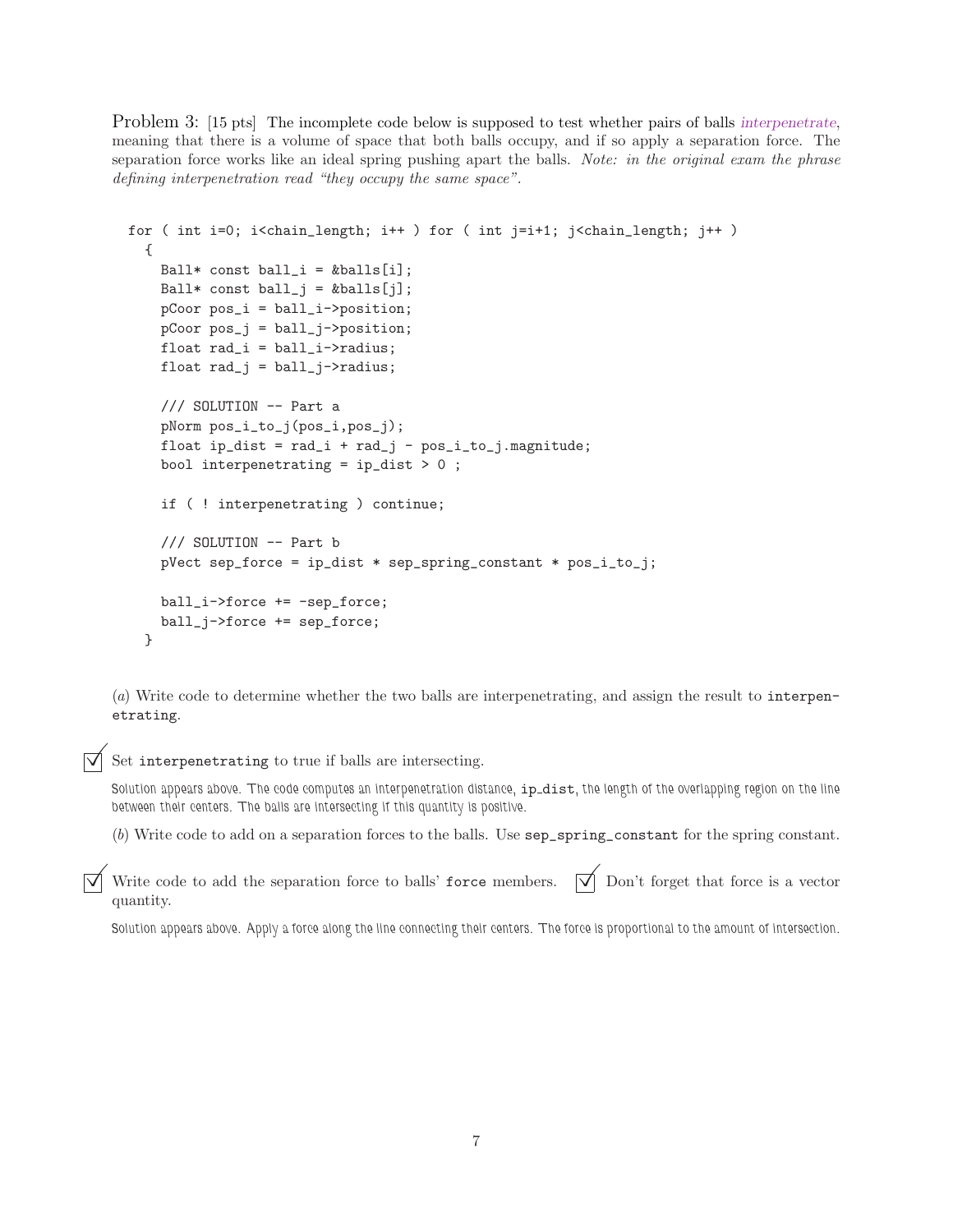Problem 4: [35 pts] Answer each question below.

(a) Convert homogeneous coordinate 
$$
\begin{bmatrix} 1 \\ 2 \\ 3 \\ 4 \end{bmatrix}
$$
 into an ordinary Cartesian coordinate.  
\n $\sqrt{\phantom{a}}$  Cartesian coordinate:

The Cartesian coordinate is 
$$
\begin{bmatrix} 1/4 \\ 1/2 \\ 3/4 \end{bmatrix}.
$$

(*b*) Explain why gl\_Vertex, the object-space vertex coordinate vertex shader input, is only in the compatibility profile (meaning that it's not really needed) but gl\_Position, the output of the vertex and geometry shader stages is in the core profile (meaning that it is really needed).

Input gl Vertex is not really needed because:

Because gl Vertex is only used by shader code, not by fixed functionality. So if the vertex shader code needs the object-space vertex coordinate, then that can be declared as an input (with whatever name the coder wants). There is no need for a pre-defined name for the object space vertex coordinate because none of the fixed functionality uses is.

 $\sqrt{\phantom{a}}$  Output gl\_Position is really needed because:

Because gl Position, the vertex's clip-space coordinate is used by the fixed functionality, in particular by the rasterizer to perform clipping and to generate fragments. Therefore, the name of the shader output must be a name known to the rasterizer (something pre-defined) and not something made up by the person who wrote the shaders.

(*c*) The modelview matrix is predefined as a uniform variable. What would be the disadvantage of making it a vertex shader input?

Disadvantage of making modelview a vertex shader input.

As a vertex shader input it would have to be copied and moved so that each shader invocation had its own value. And remember that the value consists of 16 floats. Consuming perhaps communication bandwidth and time. That's a waste because the value would be the same for an entire rendering pass. Furthermore, uniforms are probably placed in a higher speed memory than shader inputs.